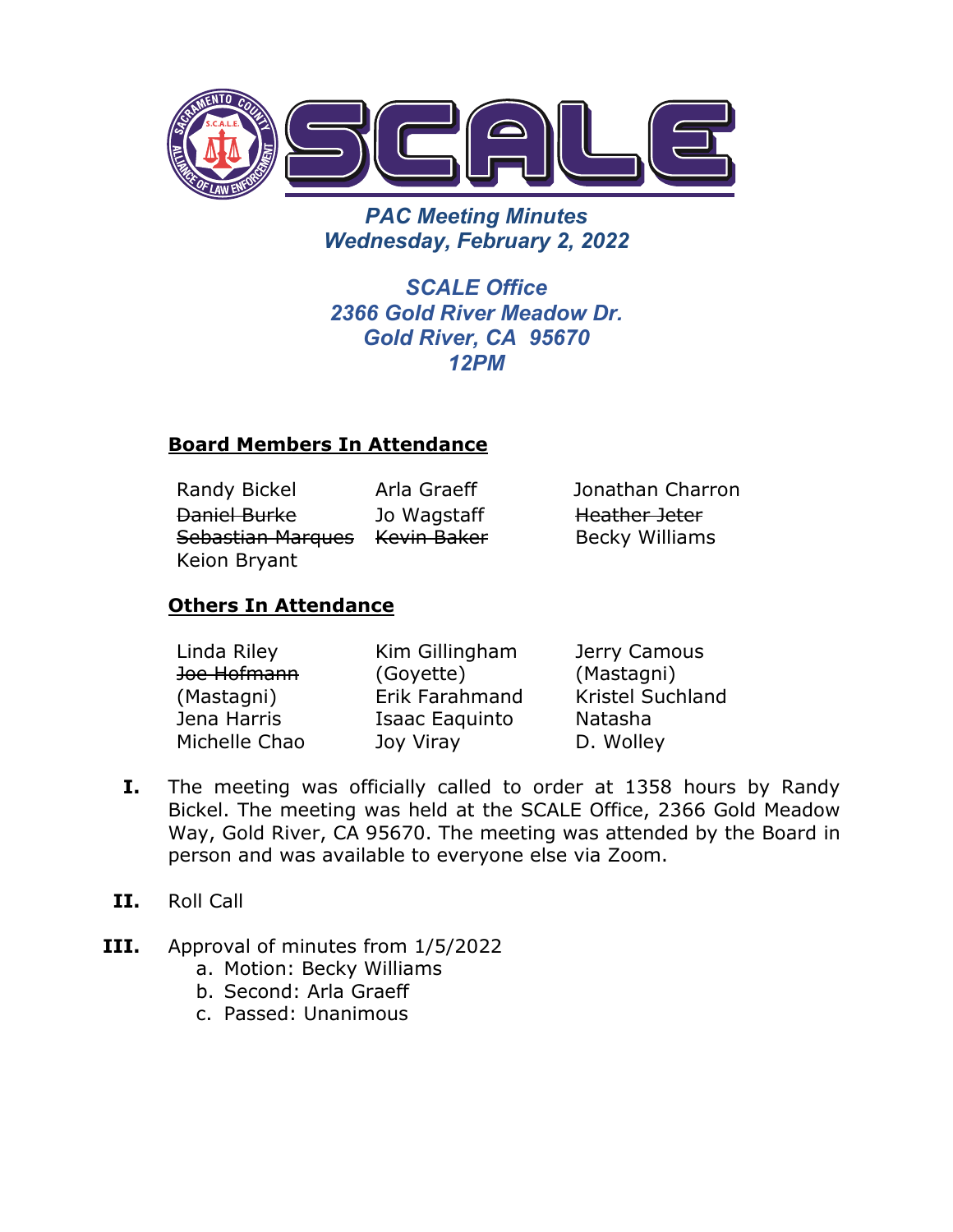#### **IV. Treasurer's Report**

#### **Note: This was read into the minutes during the Board Meeting. Accounts (1/31/2022)**

| PAC Fund 3911<br>Savings 7915 |              | 19,700.95<br>201,391.58 |
|-------------------------------|--------------|-------------------------|
| Wells Fargo Office Acct.      |              | 344.81                  |
| Debit Card Acct.              |              | 697.67                  |
|                               | <b>Total</b> | 391,876.33              |

**Fidelity (1/31/2022) 265,801.47**

## **Total Cash and Investments 657,677.80**

Motion: Arla Graeff Second: Keion Bryant Passed: Unanimous

#### **V. Old Business**

- A. 2022 Primary Elections Forum
	- a. Jonathan, Jo, and Linda have scheduled this event for February 24th at 6pm. Alana Mathews will speak from 6pm to 7pm. Thein Ho will speak from 7pm to 8pm.
	- b. We have developed a Survey Monkey survey for this event in order to get questions from the membership. This survey will be sent out soon.
	- c. Each candidate will get the same questions and will receive the questions ahead of the talk.

## **VI. New Business**

- A. Guest Speaker Mayor Pro Tem Angelique Ashby Senate District 6 Candidate (Taken out of turn during the Board meeting)
	- **a.** A motion was made to endorse Angelique Ashby for Senate District 6.

Motion: Jo Wagstaff

Second: Keion Bryant

- Passed: Unanimous
	- **b.** A motion was made to contribute \$4900 to the Angelique Ashby campaign for Senate District 6.